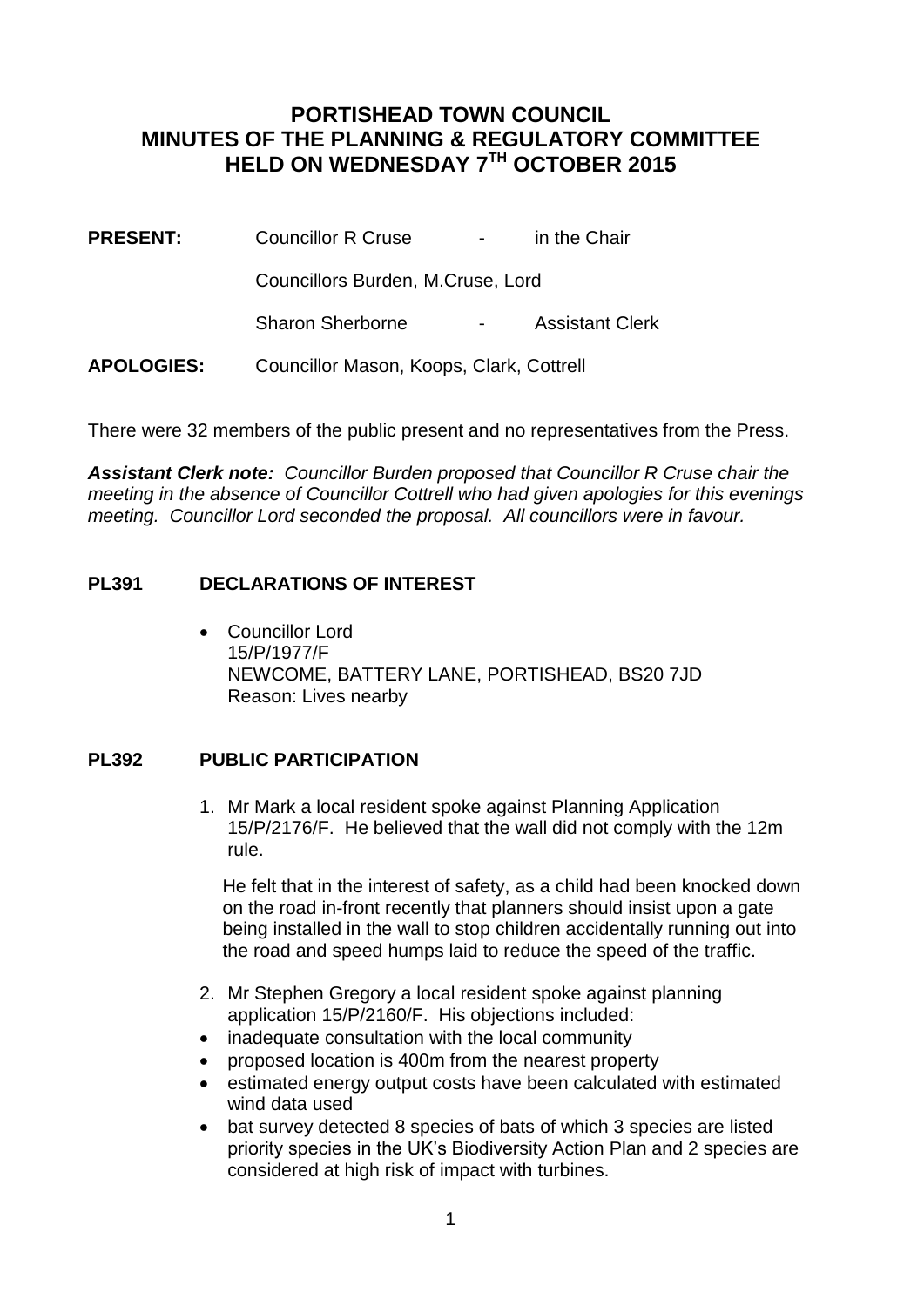- concern about noise pollution,
- the site is designated green belt with an ancient woodland very close, which is designated SSSI (Site of Special Scientific Interest),
- with helicopter operations to continue it is anticipated that the flight path will increase over residential areas. The CAA are currently investigating the effects of turbulence created by turbines and should be consulted to ensure safe operations
- the turning sails will be a visible distraction to Valley Road drivers on a sharp bend.
- the BBC transmitter is in direct line of the turbine and residents but is not mentioned in the application
- accurate on site wind data has not been collated and forecasted regarding cost savings and reduction in carbon emissions are based on modelled data
- Peregrine Falcons are known to nest in the area as are Buzzards and Kestrels. Photographic evidence can be provided.
- 3. Mr Sale a local resident spoke against planning application 15/P/2100/O.

He believes that this application has a higher density than the last and certainly not in keeping with the surroundings. There are in fact less parking spaces for 16 homes than there was for 9 homes.

He was aware that local Town Councillors supported residents who objected to the last application and again called upon them to support them on this occasion. He thanked Councillor David Jolley for coming along to hear their concerns this evening.

4. Mrs Williams a local resident spoke against planning application 15/P/2056. She and neighbours have no objection to the extension but as stated in her Title Deeds the street scene must be kept in order. In the proposed plans the bungalow has some imitation cedar cladding that she feels doesn't go with the other bungalows.

She understands that they are going to demolish a double garage and fill in 3 parking spaces, so the front garden will be used as a car court, which won't be very nice for her to see from her property. Also, this will change the angle of their drive, which will then face four driveways. This is on a busy corner and could prove a safety hazard to those pulling off their drive.

*Assistant Clerk note: Councillor R Cruse informed Mrs Williams that this application had already been dealt with by Portishead Town Council under delegated decisions and that her comments should be made on line to North Somerset Council.*

-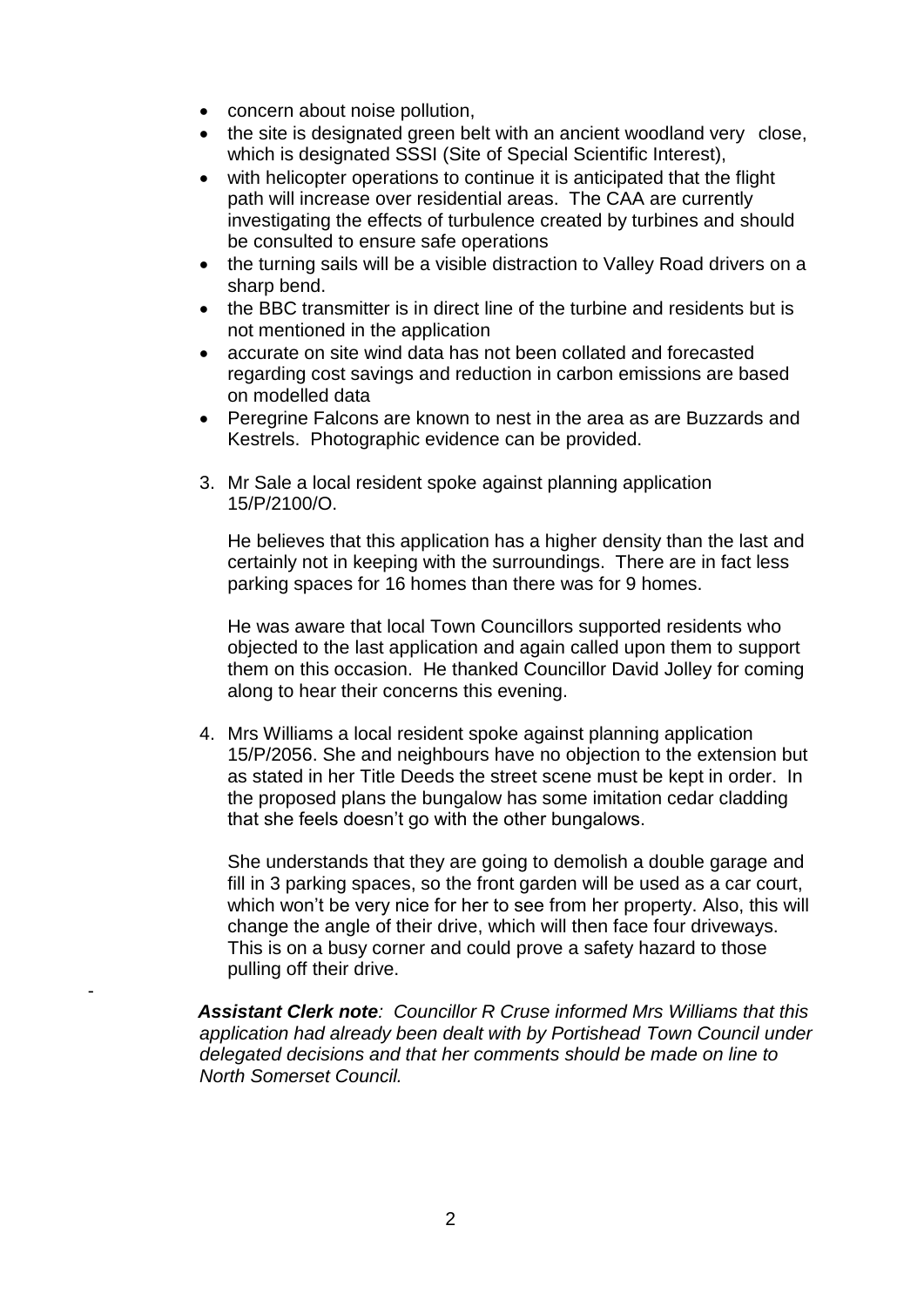# **SECTION 1 – TO BE CONSIDERED BY THE PLANNING & REGULATORY COMMITTEE**

*Assistant Clerk note: In view of public interest Councillor R Cruse changed the order of the meeting.*

## **PL393 PLANNING APPLICATIONS**

## **15/P/2100/O LAND OFF ELM WALK, BATTENS ORCHARD, PORTISHEAD, BS20 6SP**

Outline planning application for erection of up to 16 dwellings and associated car parking and access, vehicular access to be provided by existing site entrances with appearance, layout, scale and landscaping reserved for subsequent approval

The meeting noted its previous comments to fewer houses on this site. It felt that semi-detached houses were certainly not in keeping with other homes on St Mary's and that 16 homes was overdevelopment.

The objections listed previously to application 14/P/2348/O for 10 houses on the site still stand these include:

- 1. Pre-application work on the site (2013/2014) has probably destroyed ecology and archaeology
- 2. Highways and safety issues
- 3. The site is within a designated wildlife zone
- 4. the reduction in homes will still destroy the character of the land

Councillor Lord proposed objecting on the grounds of overdevelopment of the site given the nature of the land and the proposed semi-detached homes are not in keeping with other residential properties in the area.

Councillor Burden seconded the proposal.

Vote recorded: all in favour

**RESOLVED that** object on the grounds

- of overdevelopment of the site given the nature of the land
- proposed semi-detached homes are not in keeping with other residential properties in the area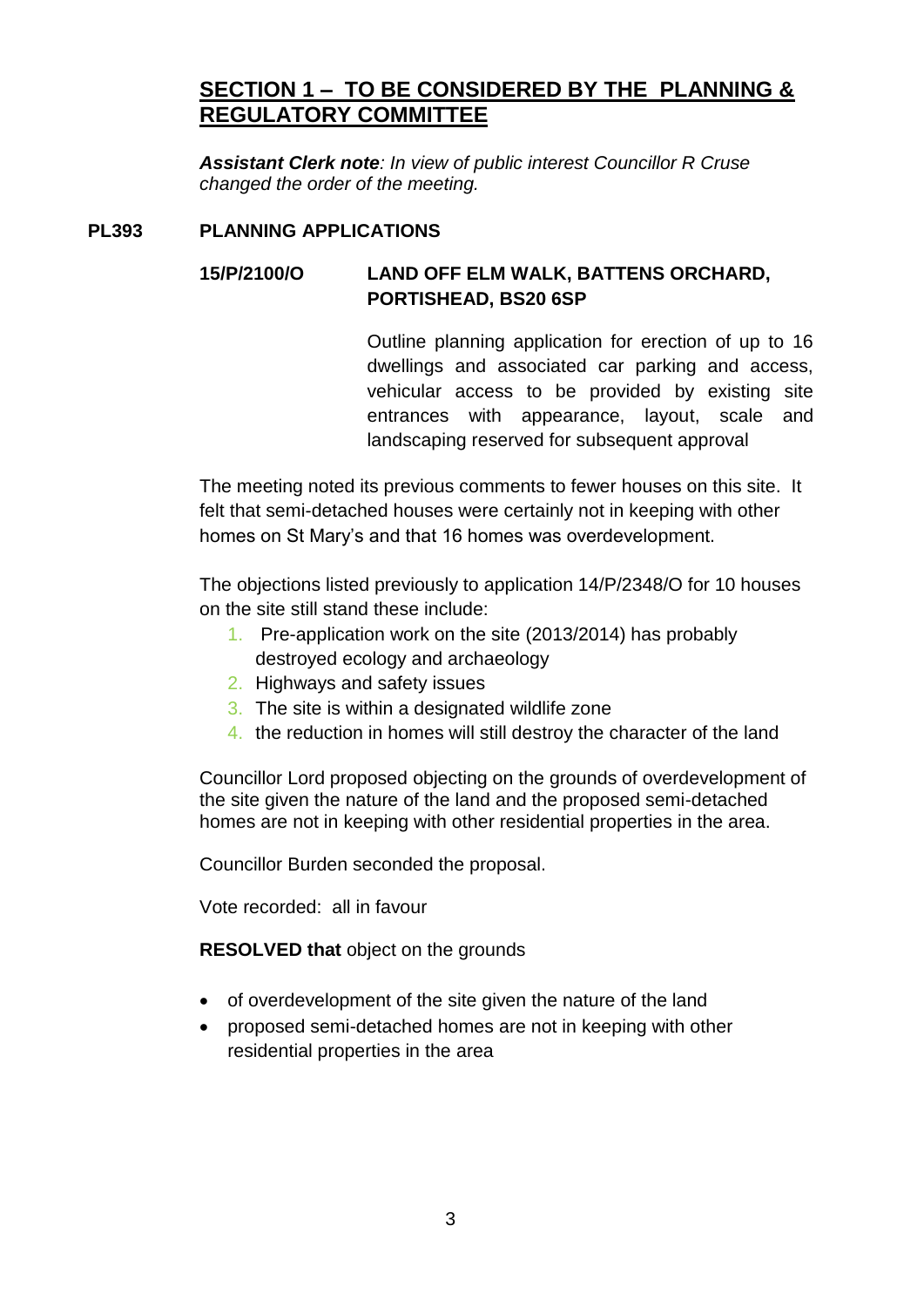## **15/P/2160/F LAND TO SOUTH-EAST OF AVON AND SOMERSET POLICE HEAD QUARTERS, VALLEY ROAD, PORTISHEAD, BS208JY**

Construction of a 250kw wind turbine up to44.5 metres in height together with associated access track

The meeting noted that online approximate measurements recorded from the wind turbine to homes in Merlin Park, Tower Road and Valley Road ranged between 430m and 550m. In proposed legislation on 2010-2011, a minimum distance of 1000m between residential properties and wind turbines of height greater than 25m and less than 50m was thought appropriate.

Councillor Burden felt that there would be a negative impact visually and it could severely affect wildlife in the area.

Councillor R Cruse advised that there are at least two footpaths in the area of the proposed site (LA23/32/10 and LA23/31/20), which are used by walkers. The proposed route for transporting the energy created from the wind turbine to the Police Headquarters will cross and potentially damage footpath LA23/32/10.

Councillor Lord felt there was an unknown level of disturbance for local residents in terms of noise and visual appearance and could reduce the amenity value of the green land at Merlin Park, nearby residents and Portishead residents who use the facility at Merlin Park.

Councillor M Cruse felt that the location was far too close to Weston Big Wood, which is a Site of Special Scientific Interest (SSSI).

*Assistant Clerk note: with the permission of the Chairman, Councillor David Jolley from the public gallery informed the meeting that he had spoken to the relevant Case Officer. He has informed him that he will call this item to North Somerset Council's Planning & Regulatory committee*  for determination if the Case Officer is mindful to approve the plan as a *delegated matter. Councillor Jolley also advised that notices will be erected to inform member of the public at strategic points; road entrance to Merlin Park, Valley Road and Highdown School.* 

Councillor R Cruse proposed objecting on the grounds that it:-

- i) is extremely close to residential properties in Merlin Park, Tower Road and Valley Road. In proposed legislation in 2010-2011, a minimum distance of 1000m between residential properties and wind turbines of height greater than 25m and less than 50m was thought appropriate.
- ii) will have a negative impact visually on the Gordano Valley and the wildlife, where there is a Peregrine Falcon nesting site.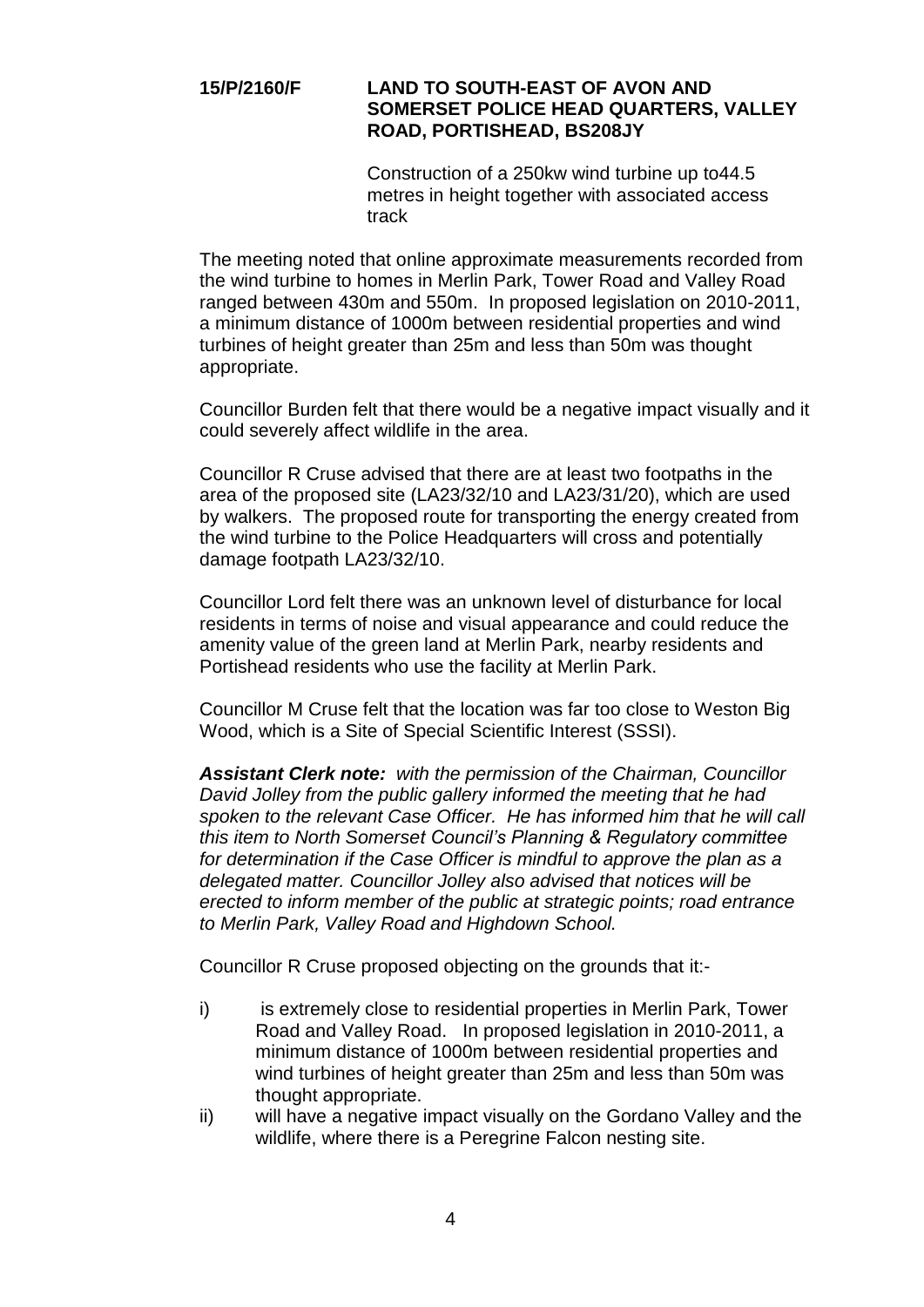- iii) may affect walkers using registered footpaths LA23/32/10 and LA23/31/20. The proposed route for transporting the energy created from the wind turbine to the Police Headquarters will cross and potentially damage footpath LA23/32/10.
- iv) has an unknown level of disturbance for local residents in terms of noise and visual appearance.
- v) could reduce the amenity value of the green land at Merlin Park for nearby residents and Portishead residents who use the facility at Merlin Park.
- vi) is too close to Weston Big Wood, which is a Site of Special Scientific Interest.

Councillor Lord seconded the proposal.

Vote recorded: all in favour

## **RESOLVED that - object on the grounds that it:-**

- i) is extremely close to residential properties in Merlin Park, Tower Road and Valley Road. In proposed legislation in 2010-2011, a minimum distance of 1000m between residential properties and wind turbines of height greater than 25m and less than 50m was thought appropriate.
- ii) will have a negative impact visually on the Gordano Valley and the wildlife, where there is a Peregrine Falcon nesting site.
- iii) may affect walkers using registered footpaths LA23/32/10 and LA23/31/20. The proposed route for transporting the energy created from the wind turbine to the Police Headquarters will cross and potentially damage footpath LA23/32/10.
- iv) has an unknown level of disturbance for local residents in terms of noise and visual appearance.
- v) could reduce the amenity value of the green land at Merlin Park for nearby residents and Portishead residents who use the facility at Merlin Park.
- vi) is too close to Weston Big Wood, which is a Site of Special Scientific Interest.

## **15/P/2176/F LAND BETWEEN 1-7 ALBERT PLACE AND 176 HIGH STREET, PORTISHEAD, BS20 6QL**

Erection of 2no. (age restricted) retirement dwellings with new vehicular access and car parking

The meeting viewed the online location plan and that there had been an earlier application on this site for three houses. It appeared that the applicant had endeavoured to take on the comments made by the Inspector during the first application.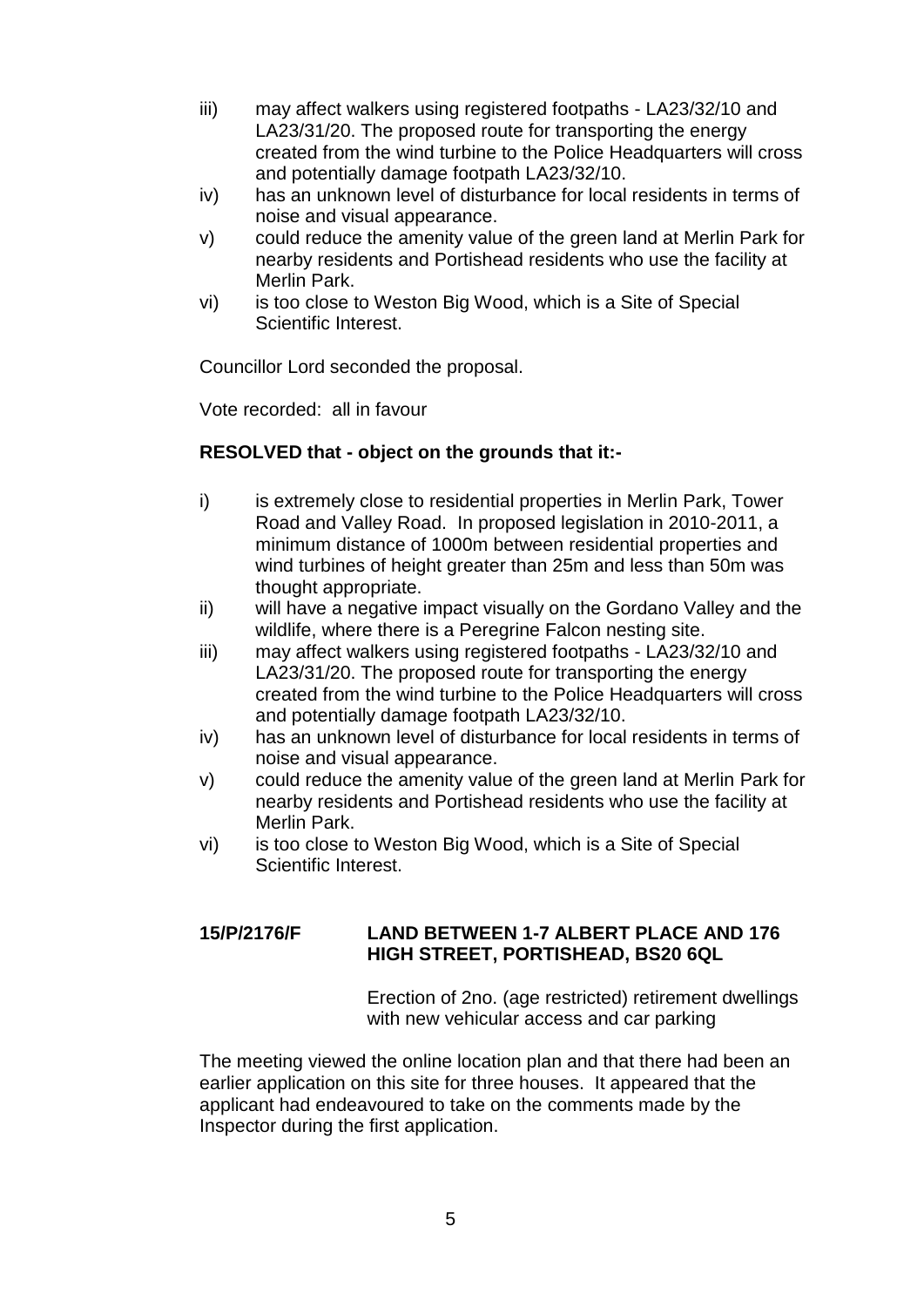A discussion took place regarding the distance between the site and its neighbours and viewed the street scene plan. It was believed that the neighbouring property would be within 12m of the proposed homes and this could impact on that neighbour.

*Assistant Clerk note: Councillor R Cruse thanked Councillor David Jolley who was sat in the public gallery for his explanation of the 12m ruling.*

Councillor Lord questioned the appropriateness for steps accessing retirement dwellings.

Councillor M Cruse questioned the need for an age restriction on the dwellings.

Councillor Lord proposed objecting on the grounds that:-

- i) it will affect the living condition of the neighbours (side elevation impact for residents at 176 High Street),
- ii) as these are age restricted dwellings, there should either be no steps to the front, or there should be an alternative level access.
- iii) ageism, why should the dwellings be solely for age restricted residents ?

Councillor Burden seconded the proposal.

Vote recorded: all in favour

**RESOLVED that** object on the grounds that:-

- i) it will affect the living condition of the neighbours (side elevation impact for residents at 176 High Street),
- ii) as these are age restricted dwellings, there should either be no steps to the front, or there should be an alternative level access.
- iii) ageism, why should the dwellings be solely for age restricted residents ?

*Assistant Clerk note: there was a brief recess in the meeting allowing member of the public who did not wish to take part in the following proceedings to leave the meeting (8.02pm-8.04pm)*

### **15/P/1948/TPO 309 NORE ROAD, PORTISHEAD, BS20 8EN**

T1 x Cherry - fell.

The meeting received a report from Portishead Town Council's Tree Warden, Norma Parfitt. She understood that the tree is diseased, which could affect other trees nearby and therefore, has no objection to the felling.

Councillor Burden proposed no objection.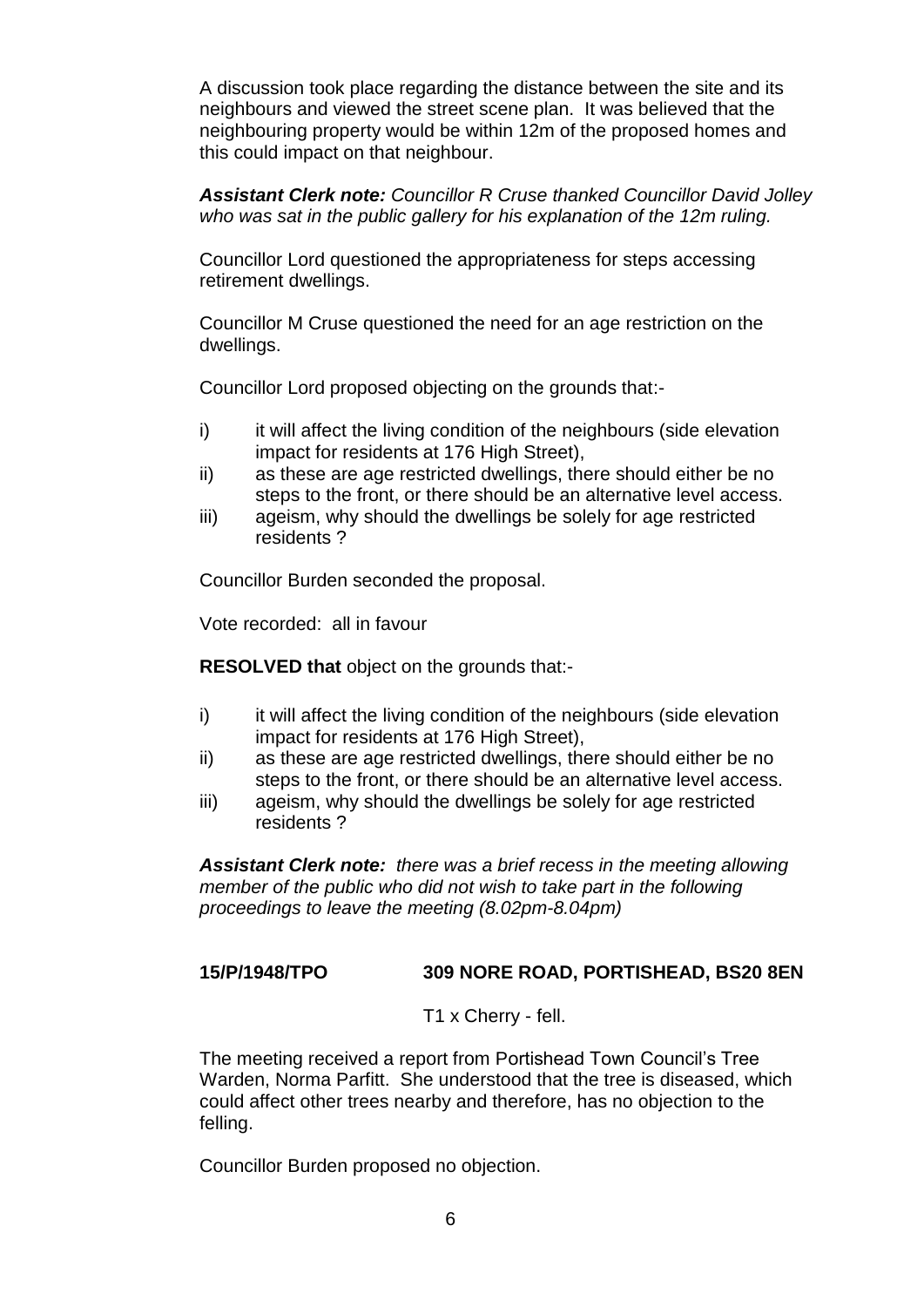Councillor Lord seconded the proposal.

Vote recorded: all in favour

### **RESOLVED that no objection**

## **15/P/1974/F 1 EXETER ROAD, PORTISHEAD, BS20 6YE**

Erection of a single storey side extension comprising of garage and garden room

The meeting viewed the online location block plan and noted that there were no objections. It felt that there was ample room to accommodate the extension.

Councillor Lord proposed no objection subject to no valid objections from neighbours.

Councillor M Cruse seconded the proposal.

Vote recorded: all in favour

**RESOLVED that** no objection subject to no valid objections from neighbours

*Assistant Clerk note: Councillor Lord left the meeting and took no part in the following discussion or vote.*

### **15/P/1977/F NEWCOME, BATTERY LANE, PORTISHEAD, BS20 7JD**

Raising of roof height to create additional first floor living accommodation. Two storey and single storey rear extensions

The meeting noted the site plan, existing and proposed elevations and the letter from a neighbour in support of the application.

Councillor M Cruse proposed no objection subject to no valid objections from neighbours.

Councillor Burden seconded the proposal.

Vote recorded: all in favour

**RESOLVED that** no objection subject to no valid objections from neighbours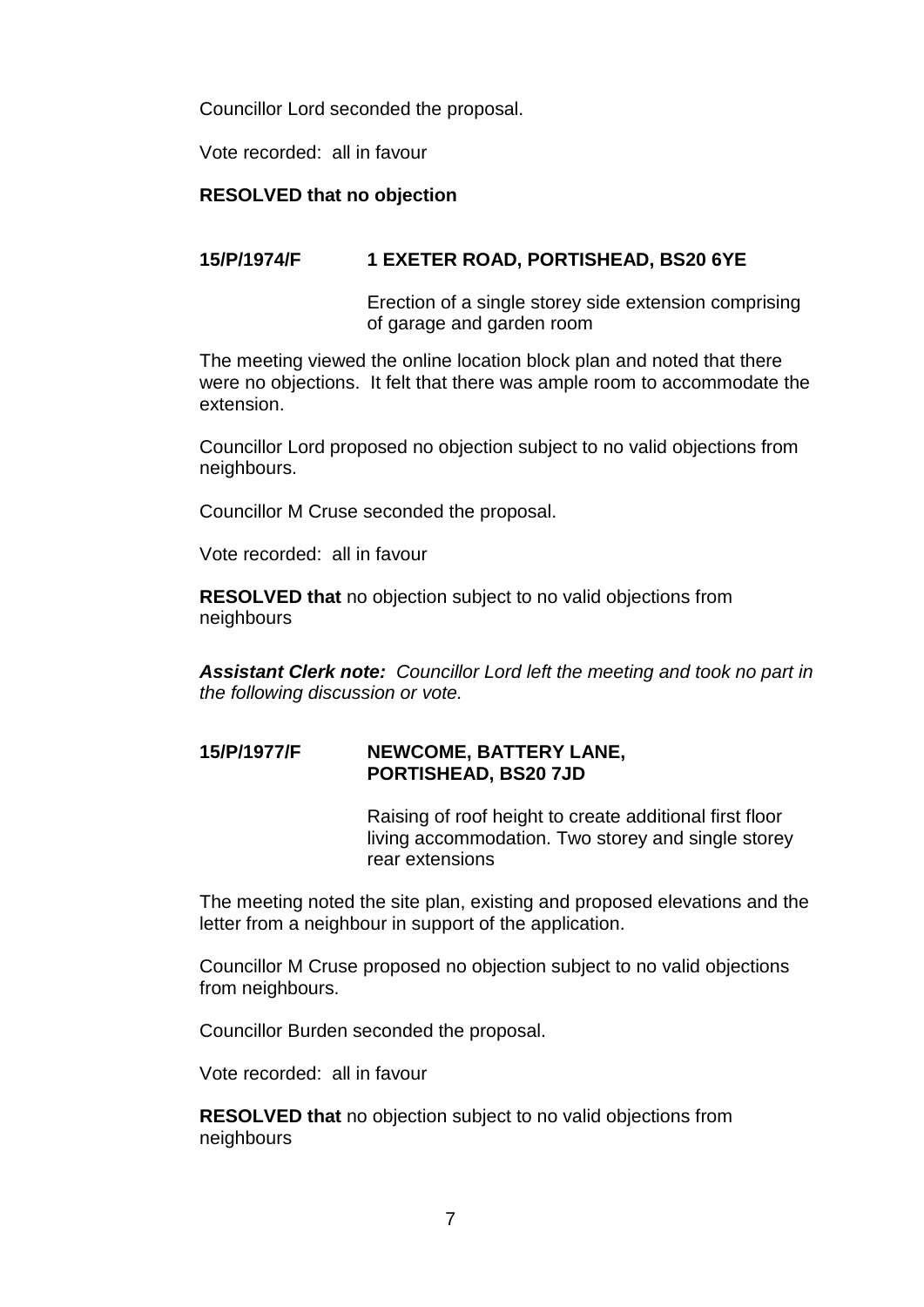*Assistant Clerk note: Councillor Lord returned to the meeting.*

### **15/P/2082/F 284 DOWN ROAD, PORTISHEAD, BS20 8HZ**

Erection of a detached single dwelling

The meeting viewed the online plans, elevations and street scene. It noted that whilst it is a large footprint there were no objections.

Councillor Burden proposed no objection subject to no valid objections from neighbours.

Councillor Lord seconded the proposal.

Vote recorded: all in favour

**RESOLVED that** no objection subject to no valid objections from neighbours

## **15/P/2111/F LAND AT HARBOUR CRESCENT, SERBERT ROAD, PORTISHEAD, BS20 7GB**

Second floor extension to provide 9 no. residential units (Class C3) and associated works including elevation alterations to existing building

The meeting viewed online elevation plans and that there were no objections. It was believed that the properties would back onto a public footpath of some description, which will be created in line with the new Portishead Railway.

Councillor M Cruse proposed no objection.

Councillor Burden seconded the proposal.

Vote recorded: 3 in favour 1 abstained

**RESOLVED that** no objection

### **15/P/2173/F 23 VICTORIA SQUARE, PORTISHEAD, BS20 6AQ**

Erection of a first floor side and a two storey rear extension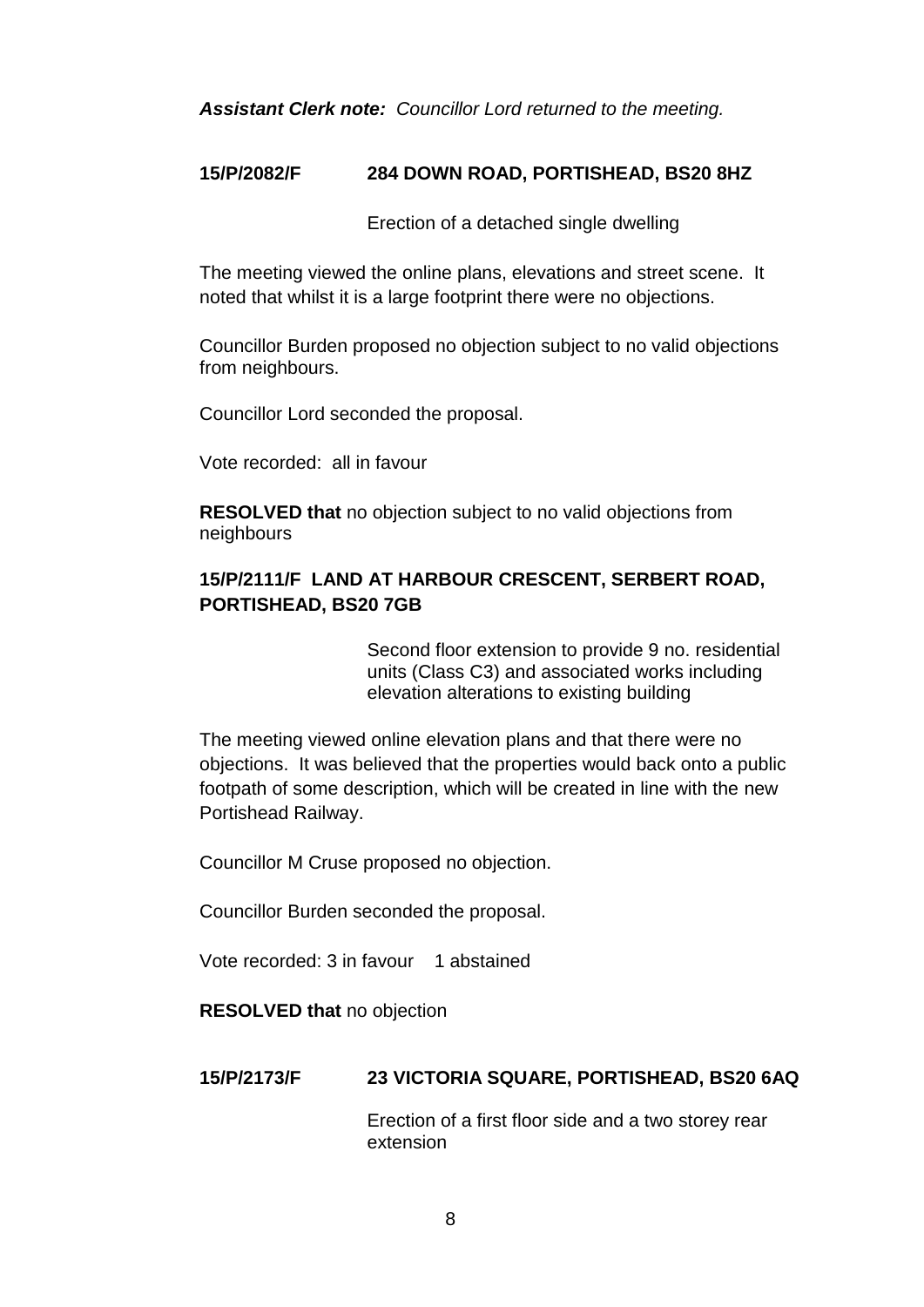The meeting viewed on line plans and that there were no objections.

Councillor M Cruse proposed no objection subject to no valid objections from neighbours.

Councillor Lord seconded the proposal.

Vote recorded: all in favour

**RESOLVED that** no objection subject to no valid objections from neighbours

# **SECTION 2 PLANNING MATTERS (RECOMMENDATIONS TO TOWN COUNCIL)**

## **PL394 OTHER PLANNING MATTERS**

### **1. NORTH SOMERSET COUNCIL SUSTAINABILITY CRITERIA - MATRICES**

Portishead Town Council notes receiving:

- A copy of a letter dated  $7<sup>th</sup>$  August 2015 that Yatton Parish Council wrote to North Somerset Council regarding Sustainability Criteria for proposed developments (assessment by Matrices).
- An email from Michael Reep (North Somerset Council, Planning Policy Manager) dated 19<sup>th</sup> August 2015 in response to Yatton Parish Council's letter.

### **RECOMMENDATION**

Portishead Town Council notes the Matrices and asks its Town Councillors who are also District Councillors to keep Portishead Town Council updated in terms of the progress that is made with village matrices. Whilst empathising with Yatton Parish Council it did not wish to be drawn into the matter.

### **2. ADVISORY DISABLED PARKING BAY APPLICATIONS**

The meeting discussed the disappointment it had experienced whilst responding as a consultee to certain applications. It felt that its comments sometimes were disregarded.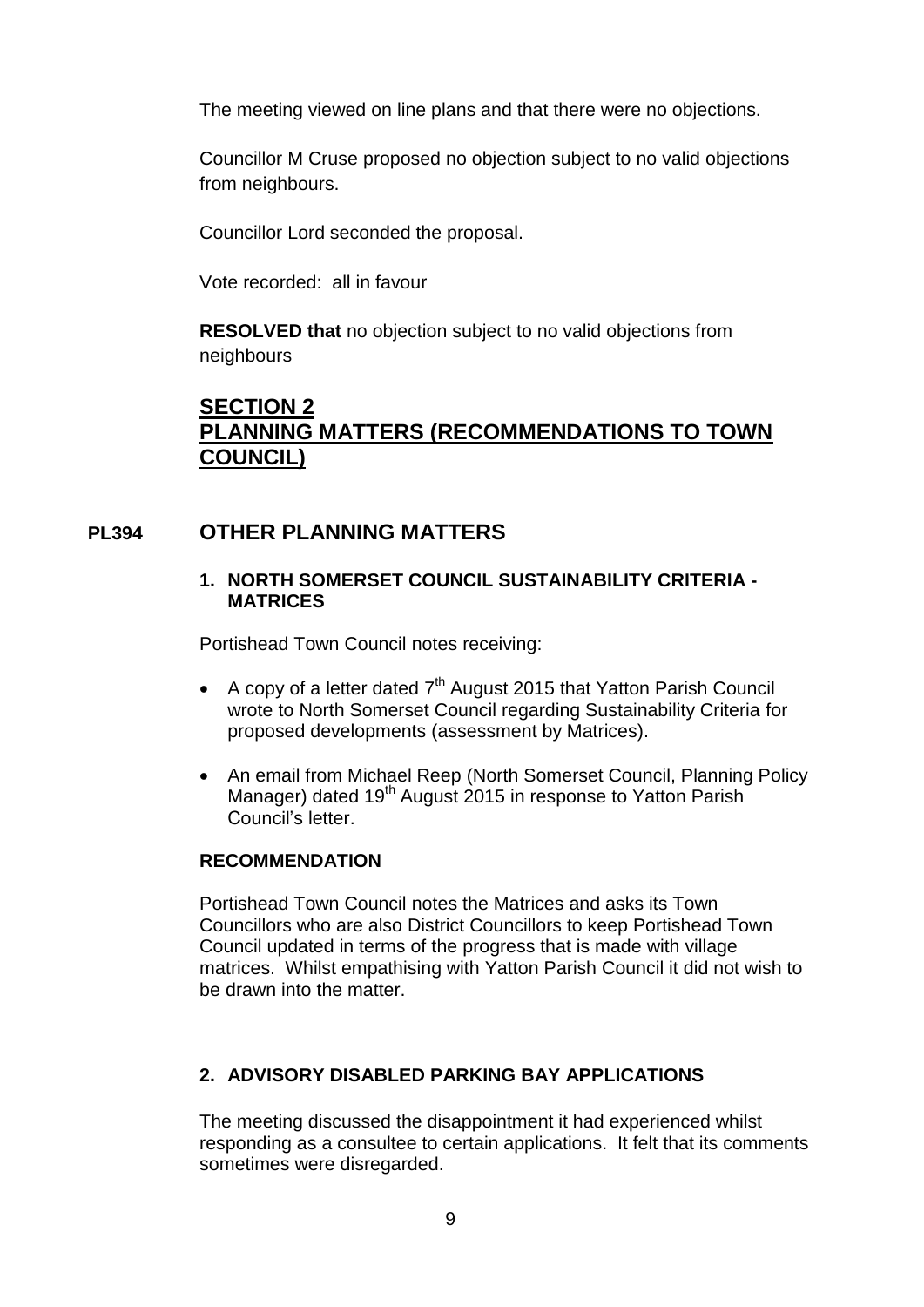## **RECOMMENDATION**

Portishead Town Council should continue to consult on any Advisory Disabled Parking Bay applications relating to Portishead. It should however, write to North Somerset Council and request a copy of its criteria for approving Advisory Disabled Parking Bays, in order to guide the committee when it responds to a consultation request.

## **3. NORTH SOMERSET COUNCIL , STATEMENT OF PRINCIPLES 2016-2019 – GAMBLING ACT 2005**

The meeting noted that the gambling act also considered public houses with fruit machines not just betting shops and even took into account young children.

## **RECOMMENDATION**

Portishead Town Council writes to North Somerset Council to note the draft Statement of Principles in relation to gambling, which North Somerset Council has put together.

## **4. NCE'S 11TH ANNUAL FLOOD MANAGEMENT SUMMIT – 21ST & 22ND OCTOBER 2015**

Portishead Town Council noted the invitation to attend the NCE Flood Management Summit conference being held at the Bloomsbury Hotel, London on 22<sup>nd</sup> October 2015 at a cost per delegate of £449.00 plus VAT.

### **RECOMMENDATION**

Portishead Town Council should decline the offer of sending a delegate to the conference.

## **PL395 SECTION 3 – DELEGATED CHAIRMAN DECISIONS**

### **PLANNING APPLICATIONS AS REPORTED BY THE PLANNING & REGULATORY CHAIRMAN**

Report attached for information

## **TREE APPLICATIONS AS REPORTED BY THE PLANNING & REGULATORY CHAIRMAN**

Report attached for information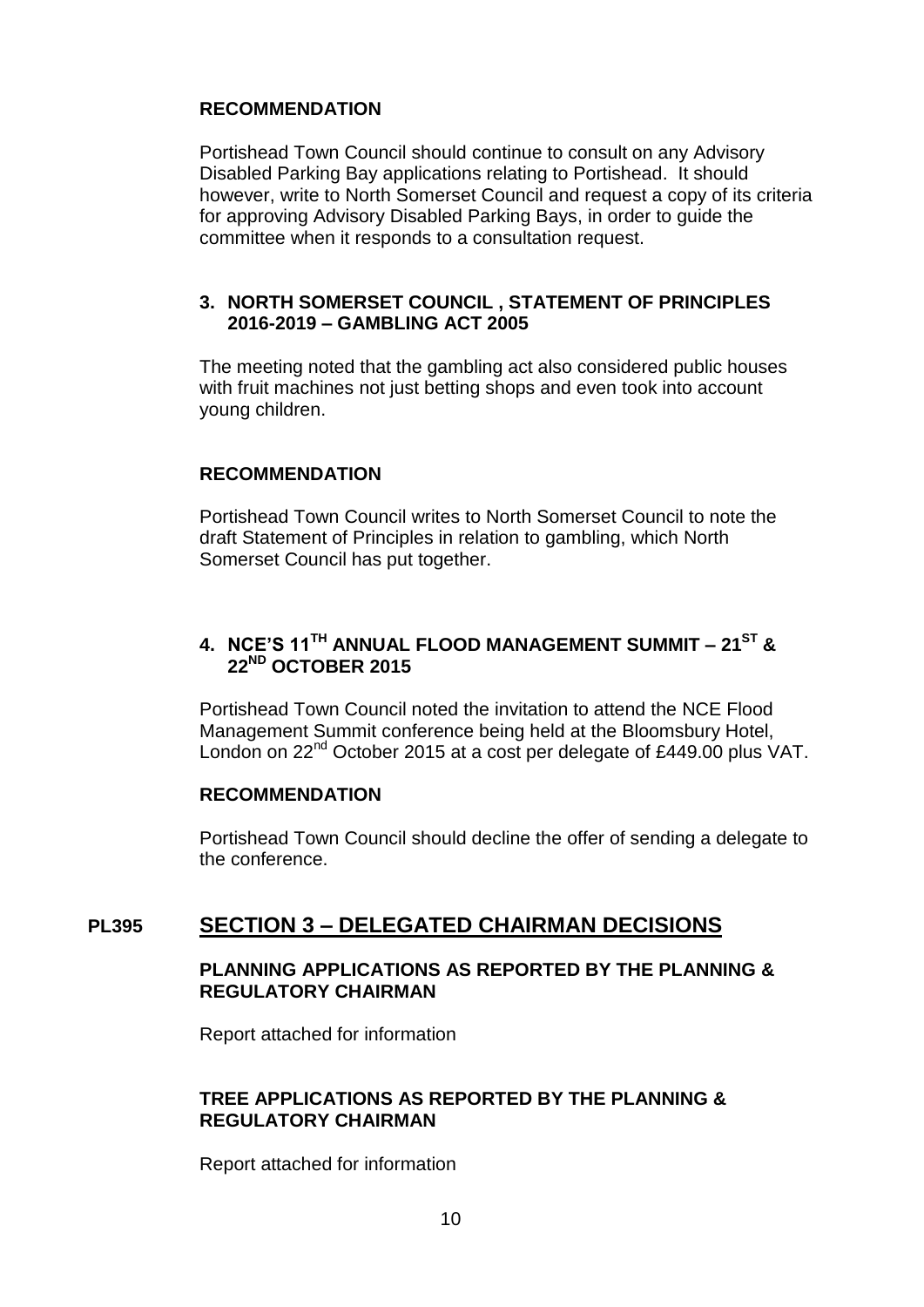Delegated decisions made by the Planning & Regulatory Chairman on the attached tables under delegated powers were noted.

Councillor Burden proposed accepting the delegated Chairman's decisions.

Councillor M Cruse seconded the proposal.

Vote recorded: all in favour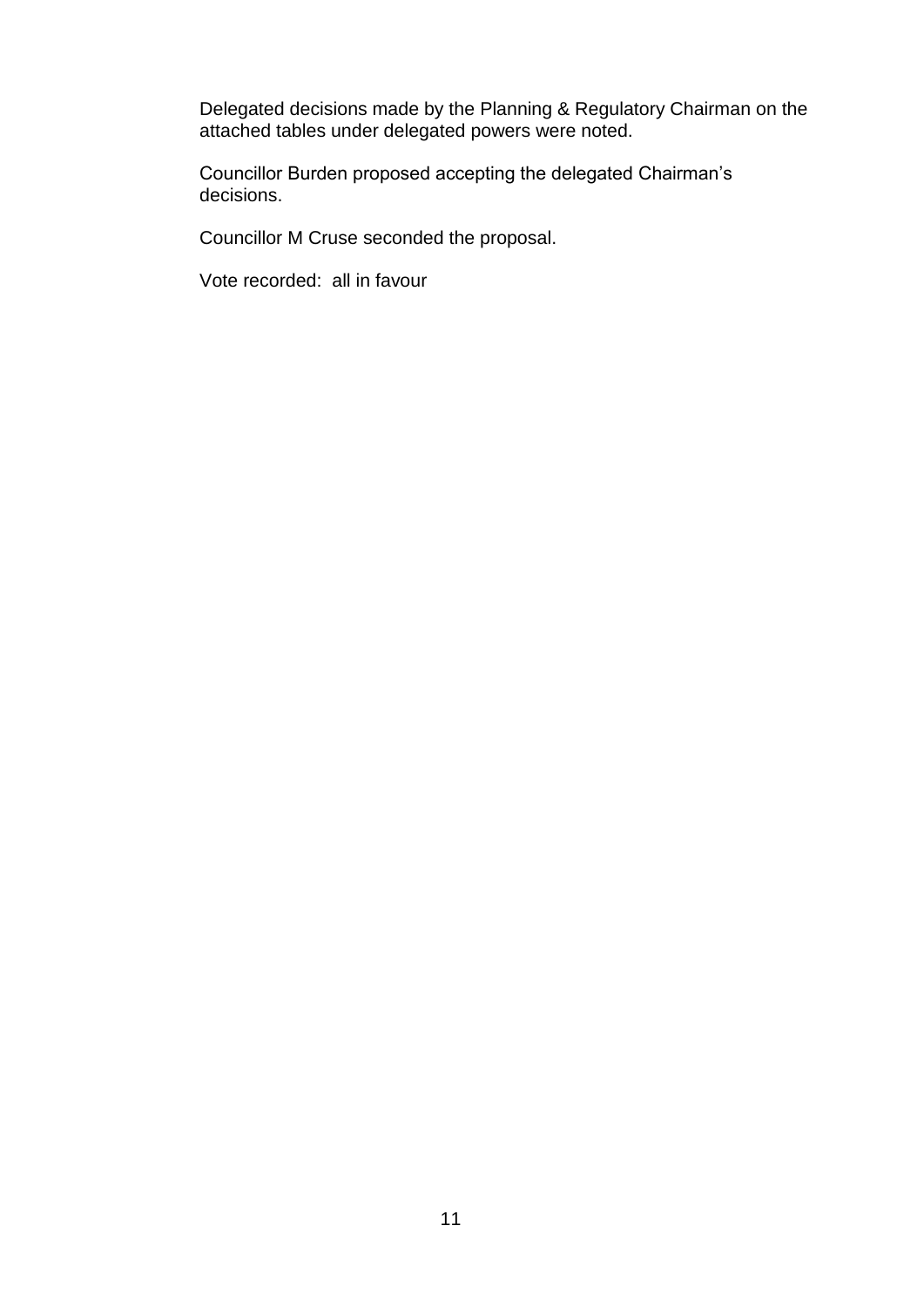# **PL395 SECTION 3 – DELEGATED CHAIRMAN DECISIONS - FOR INFORMATION**

# **PLANNING APPLICATIONS AS REPORTED BY THE PLANNING & REGULATORY CHAIRMAN**

| <b>APPLICATION</b> | <b>LOCATION</b>                           | <b>PROPOSAL</b>                                                                                                                                                                                                                                                                                                                  | <b>RECOMMENDATION</b>                                                   |
|--------------------|-------------------------------------------|----------------------------------------------------------------------------------------------------------------------------------------------------------------------------------------------------------------------------------------------------------------------------------------------------------------------------------|-------------------------------------------------------------------------|
| NO.<br>15/P/1929/F | 23 Albert Road,<br>Portishead, BS20 6PP   | Erection of a single storey rear<br>extension following demolition of<br>existing rear extensions                                                                                                                                                                                                                                | No objection – subject to no valid objections from<br><b>Neighbours</b> |
| 15/P/1939/F        | 40 Pier Road,<br>Portishead, BS20 7EA     | Installation of an external flue                                                                                                                                                                                                                                                                                                 | No objection – subject to no valid objections from<br><b>Neighbours</b> |
| 15/P/1983/F        | 12 West Hill,<br>Portishead, BS20 6LQ     | Construction of raised timber<br>decking to rear of property                                                                                                                                                                                                                                                                     | No objection – subject to no valid objections from<br><b>Neighbours</b> |
| 15/P/1988/F        | 27 South Road,<br>Portishead, BS20 7DU    | Erection of a summerhouse in<br>garden                                                                                                                                                                                                                                                                                           | No objection – subject to no valid objections from<br>neighbours        |
| 15/P/1993/MMA      | 410 Nore Road,<br>Portishead, BS20 8HA    | Variation of condition 2 of<br>planning permission 14/P/0613/F<br>(Erection of a two storey side<br>extension following demolition of<br>existing garage. Conversion of<br>loft including alterations to roof<br>and construction of a front<br>dormer) to change Velux window<br>on garage east elevation to a<br>dormer window | No objection – subject to no valid objections from<br>neighbours        |
| 15/P/2007/F        | 8 Beechwood Road,<br>Portishead, BS20 8EP | Retrospective application for the<br>erection of a rear 2.8m high<br>garden fence                                                                                                                                                                                                                                                | No objection – subject to no valid objections from<br>neighbours        |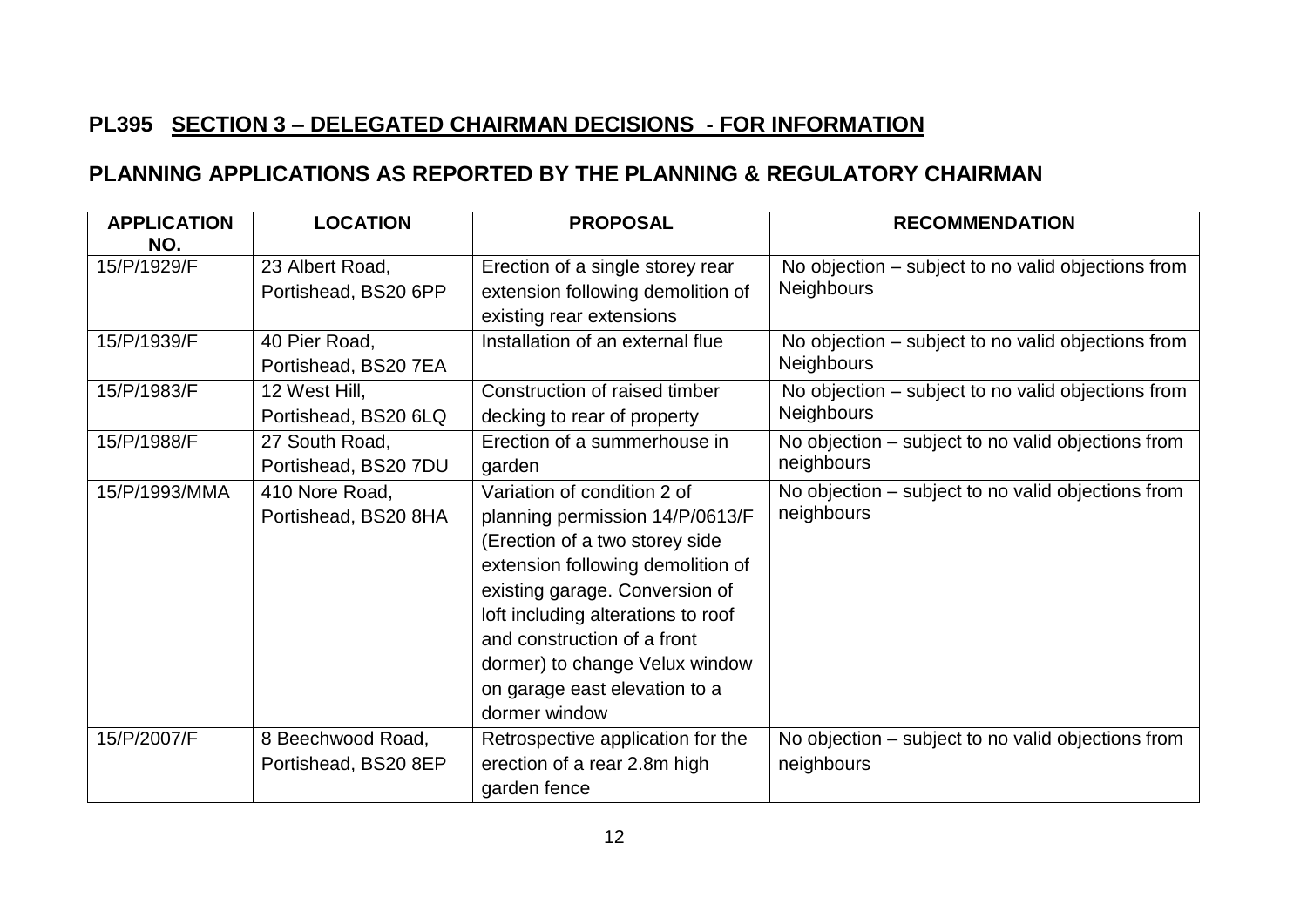| 15/P/2009/F | 66 West Hill,<br>Portishead, BS20 6LR           | Erection of a two storey side<br>extension, a single storey<br>side/front extension, a detached<br>garage and an entrance porch<br>following demolition of<br>conservatory | No objection – subject to no valid objections from<br>neighbours |
|-------------|-------------------------------------------------|----------------------------------------------------------------------------------------------------------------------------------------------------------------------------|------------------------------------------------------------------|
| 15/P/2015/F | 256 Down Road,<br>Portishead, BS20 8HY          | Erection of a porch                                                                                                                                                        | No objection – subject to no valid objections from<br>neighbours |
| 15/P/2019/F | Unit 12, Old Mill Road,<br>Portishead, BS20 7BX | Change of use to a vehicle hire<br>premises                                                                                                                                | No objection – subject to no valid objections from<br>neighbours |
| 15/P/2035/F | 41 Nore Road,<br>Portishead, BS20 6JY           | Erection of a two storey rear<br>extension to approved application<br>15/P/0412/F with added high<br>level windows to east elevation                                       | No objection – subject to no valid objections from<br>neighbours |
| 15/P/2051/F | 311 Nore Road,<br>Portishead, BS20 8EN          | Erection of a single storey<br>subterranean annexe to provide<br>self-contained dwelling with<br>integral garage to front of<br>property, boundary wall and<br>driveway    | No objection – subject to no valid objections from<br>neighbours |
| 15/P/2056/F | 5 Meadows Close,<br>Portishead, BS20 8BU        | Erection of a side extension with<br>parking area in front garden<br>following the demolition of a<br>detached double garage and side<br>porch to bungalow.                | No objection – subject to no valid objections from<br>neighbours |
| 15/P/2058/F | 241 Down Road,<br>Portishead, BS20 8HU          | Erection of extension to front and<br>rear dormers                                                                                                                         | No objection – subject to no valid objections from<br>neighbours |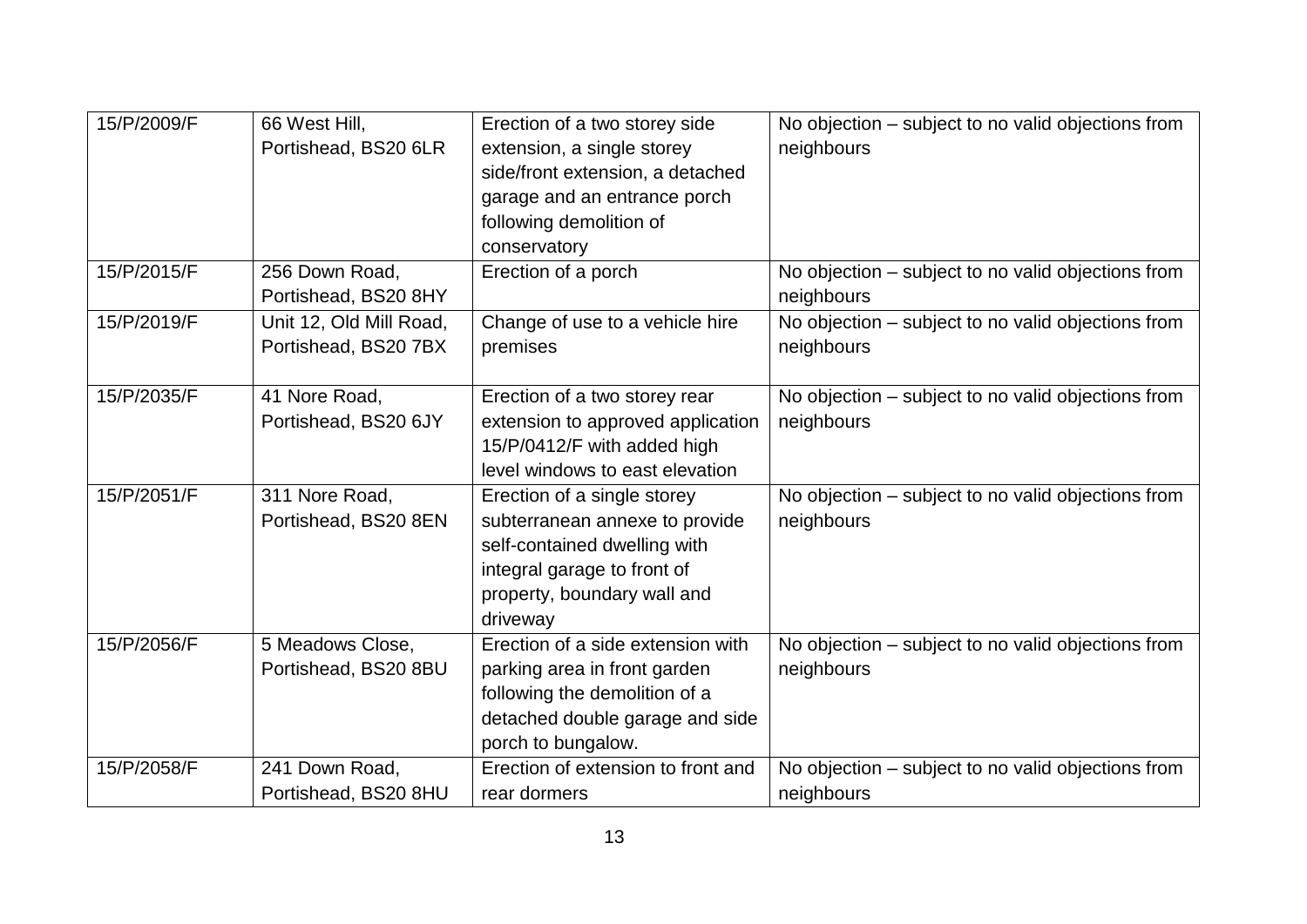| 15/P/2098/F   | 22 Riverleaze,<br>Portishead, BS20 8EA                     | Conversion of existing integral<br>single garage into family room,<br>extension to front porch,<br>repositioning of drive to allow<br>access and construction of front<br>boundary retaining wall. | No objection – subject to no valid objections from<br>neighbours |
|---------------|------------------------------------------------------------|----------------------------------------------------------------------------------------------------------------------------------------------------------------------------------------------------|------------------------------------------------------------------|
| 15/P/2112/F   | 17 Station Road,<br>Portishead, BS20 7DB                   | Erection of a two storey rear<br>extension and conversion of side<br>store to utility room                                                                                                         | No objection – subject to no valid objections from<br>neighbours |
| 15/P/2125/ADV | 1 Harbour Road,<br>Portishead, BS20 7DE                    | Display of 1no internally<br>illuminated fascia sign to front<br>elevation                                                                                                                         | No objection- subject to no valid objections from<br>neighbours  |
| 15/P/2144/ADV | 25 High Street,<br>Portishead, BS20 6BL                    | Display of 1no. internally<br>suspended illuminated chevron<br>sign fitted behind the window<br>glazing                                                                                            | No objection                                                     |
| 15/P/2145/F   | 3 Hill Gay Close,<br>Portishead, BS20 8HX                  | Erection of a single storey<br>extension to all elevations and<br>alterations to existing bungalow<br>including demolition of existing<br>garage and car port.                                     | No objection- subject to no valid objections from<br>neighbours  |
| 15/P/2157/F   | 5 Channel View<br>Crescent, Portishead,<br><b>BS20 6LY</b> | Retrospective application for the<br>erection of a car port                                                                                                                                        | No objection- subject to no valid objections from<br>neighbours  |
| 15/P/2169/F   | 12 Ashdown Road,<br>Portishead, BS20 8DP                   | Erection of 2.8m fence<br>(retrospective)                                                                                                                                                          | No objection- subject to no valid objections from<br>neighbours  |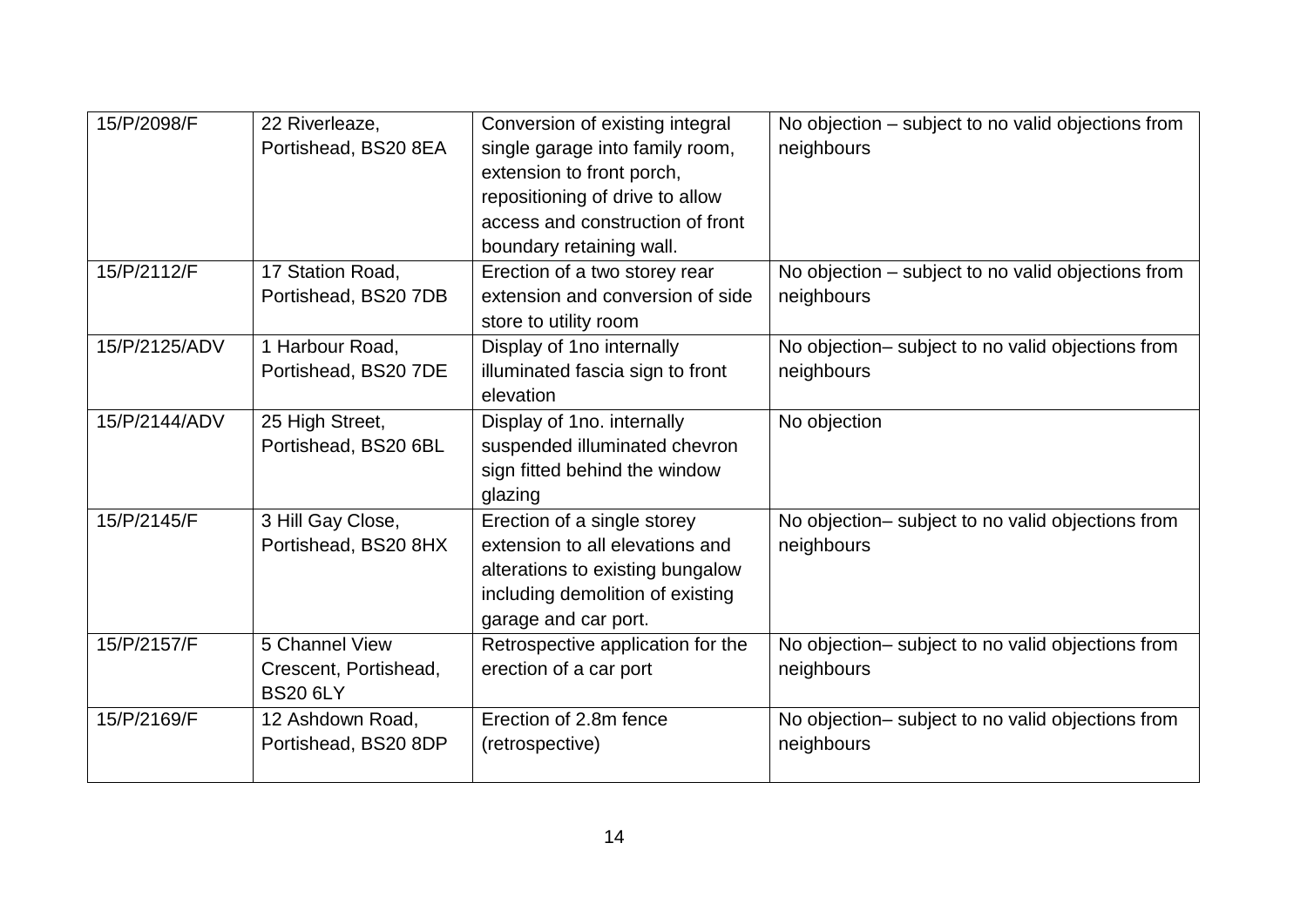| 15/P/2193/HHPA | 23 The Deans,        | Prior approval request for the     | <b>Assistant Clerk note: HHPA – no consultation</b> |
|----------------|----------------------|------------------------------------|-----------------------------------------------------|
|                | Portishead, BS20 6EG | erection of a single storey        | required, deemed approval applies.                  |
|                |                      | extension to south-west elevation  |                                                     |
|                |                      | that would: 1) extend beyond the   |                                                     |
|                |                      | rear wall of the original house by |                                                     |
|                |                      | 5 metres, 2) have a maximum        |                                                     |
|                |                      | height of 4 metres and 4) have     |                                                     |
|                |                      | eaves that are 2.4 metres high     |                                                     |

# **TREE APPLICATIONS AS REPORTED BY THE PLANNING & REGULATORY CHAIRMAN**

| <b>APPLICATION</b> | <b>LOCATION</b>                                                   | <b>PROPOSAL</b>                                                                                                                                                                                        | <b>RECOMMENDATION</b>                                            |
|--------------------|-------------------------------------------------------------------|--------------------------------------------------------------------------------------------------------------------------------------------------------------------------------------------------------|------------------------------------------------------------------|
| NO.                |                                                                   |                                                                                                                                                                                                        |                                                                  |
| 15/P/1954/TPO      | 9 Church Road North,                                              | T1 x Tree of Heaven - Reduce                                                                                                                                                                           | No objection subject to the approval of the North                |
|                    | Portishead, BS20 6PS                                              | crown by up to 5 m and remove<br>split branch.                                                                                                                                                         | Somerset Council Tree Officer.                                   |
| 15/P/1989/TPO      | The Watch House, 70A<br>Nore Road, Portishead,<br><b>BS20 8DU</b> | T1 x Conifer - reduce side of<br>crown up to $2 \text{ m}$ ; T2 - T3 $x$<br>Pine - fell; G1 - G3 x<br>Conifer - reduction from building<br>up to 2 m; G4 x Laurel - reduce<br>side of crown up to 4 m. | No objection – subject to no valid objections from<br>neighbours |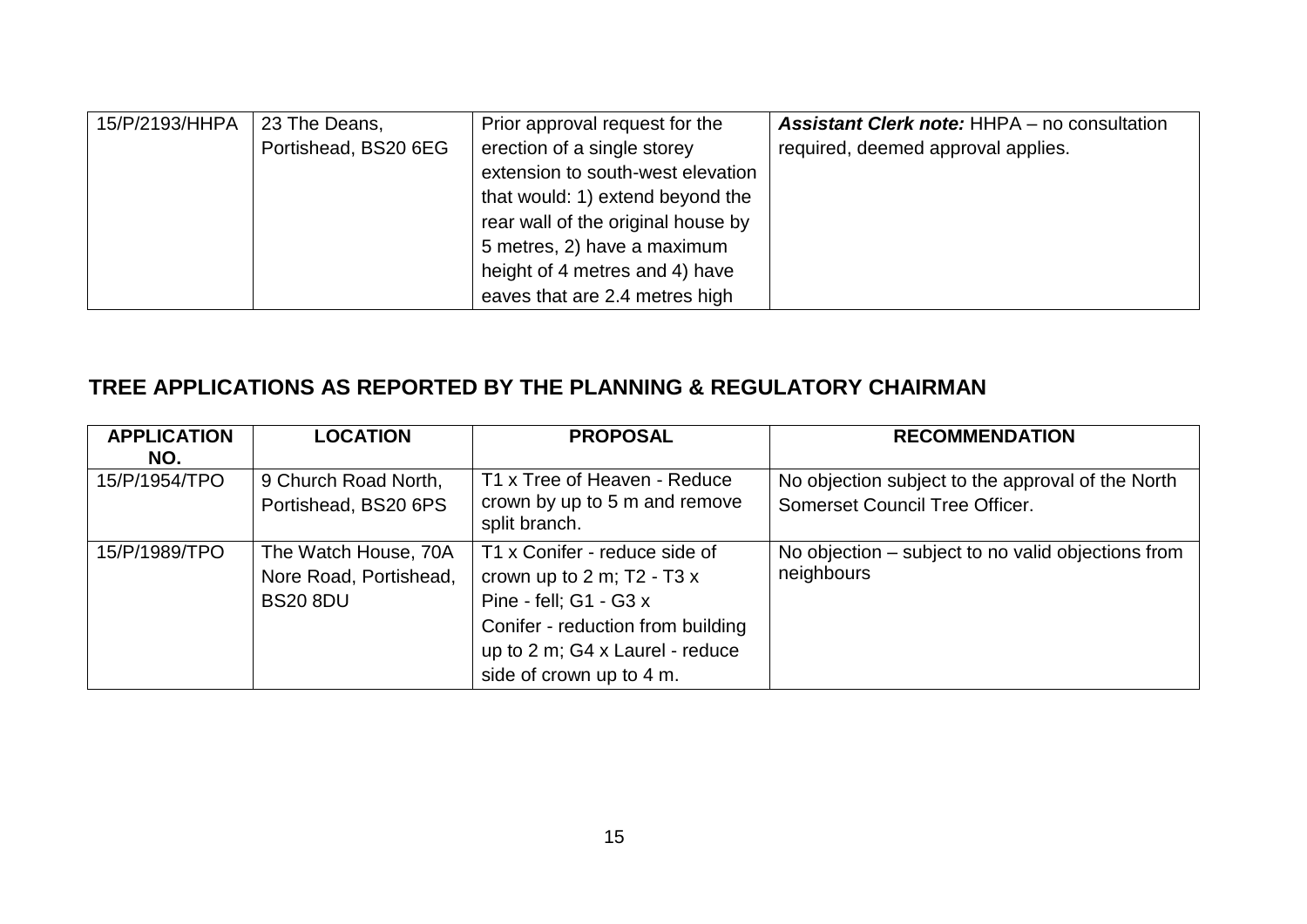# **PL397 OTHER PLANNING MATTERS - FOR INFORMATION**

## **1. THE FOLLOWING FROM NORTH SOMERSET COUNCIL WERE NOTED:**

## **A. ENFORCEMENT CASES**

No report supplied

### **B. DELEGATED DECISIONS - NORTH SOMERSET COUNCIL**

Report for the period  $1<sup>st</sup>$  to  $31<sup>st</sup>$  August 2015

### **C. PLANNING CONSENT GRANTED**

15/P/1701/TPO 14 FIRCLIFF PARK, PORTISHEAD, BS20 7HQ T1 X BEECH – FELL

Notice and report dated 9<sup>th</sup> September.

### **D. PLANNING CONSENT REFUSED**

15/P/1860/F 9 RIDGE CLOSE, PORTISHEAD, BS20 8RQ Erection of a two storey side extension

Notice and report dated 29<sup>th</sup> September.

### **E. APPEAL TO THE PLANNING INSPECTORATE**

15/P/1348/MMA 30 BEACH ROAD WEST, PORTISHEAD, BS20 7HU VARIATION OF CONDITION 1 OF PLANNING APPROVAL 15/P/0627/MMA (MINOR MATERIAL AMENDMENT TO 11/P/0398/F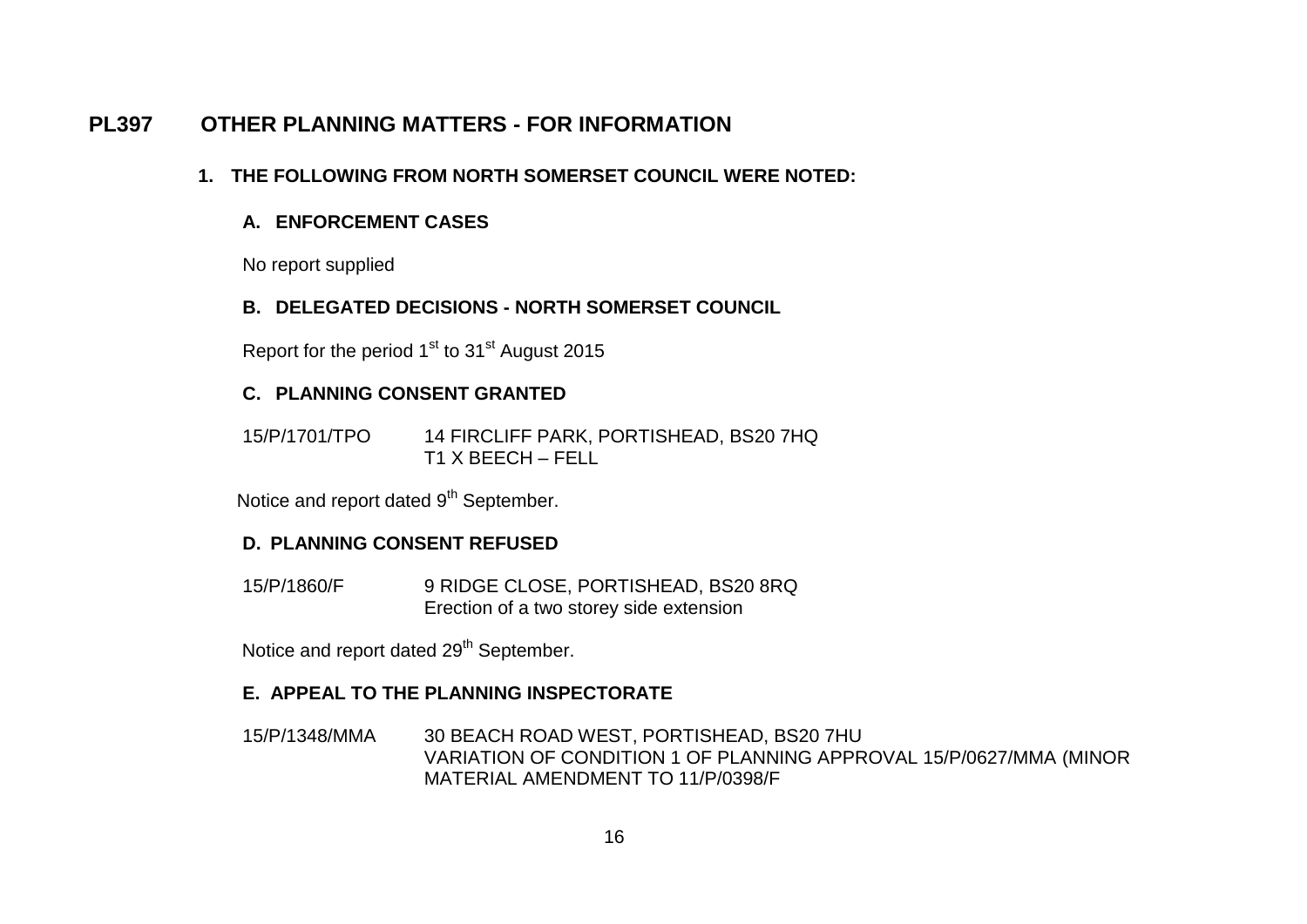Letter from Rob Worgan, Appeals Officer, dated 8<sup>th</sup> September 2015.

### **F. MICRO ASPHALT PROGRAMME 2015**

List of frequently asked questions relating to Micro Asphalt surfacing works and a programme whereby Northfield Road, Portishead is scheduled for this work on 18<sup>th</sup> October 2015.

## **G. NORTH SOMERSET COUNCIL SITES AND POLICIES PLAN PART 1: DEVELOPMENT MANAGEMENT POLICIES EXAMINATION**

An email sent to Robert Young in which details the issues and questions to be discussed at the Hearing ( $3^{rd}$  and  $4^{th}$ ) November 2015) that are relevant to the concerns of Portishead Town Council. This was in response to a formal request made by the Inspector via the Programme Officer, Robert Young. The Inspector has since thanked Portishead Town Council for the information supplied and confirmed that the concerns of the Town Council will be accommodated in his final agenda, which will be circulated before the Hearing.

## **H. NORTH SOMERSET COUNCIL'S MONTHLY PLANNING E-NEWSLETTER**

September 2015 edition.

## **2. NATIONAL GRID**

Letter from Peter Bryant dated 8<sup>th</sup> September 2015 providing the name of the new Project Manager following his retirement in October.

## **3. TIDAL LAGOON CARDIFF**

Update email dated  $10^{th}$  September 2015 following the presentation held on  $2^{nd}$  September 2015.